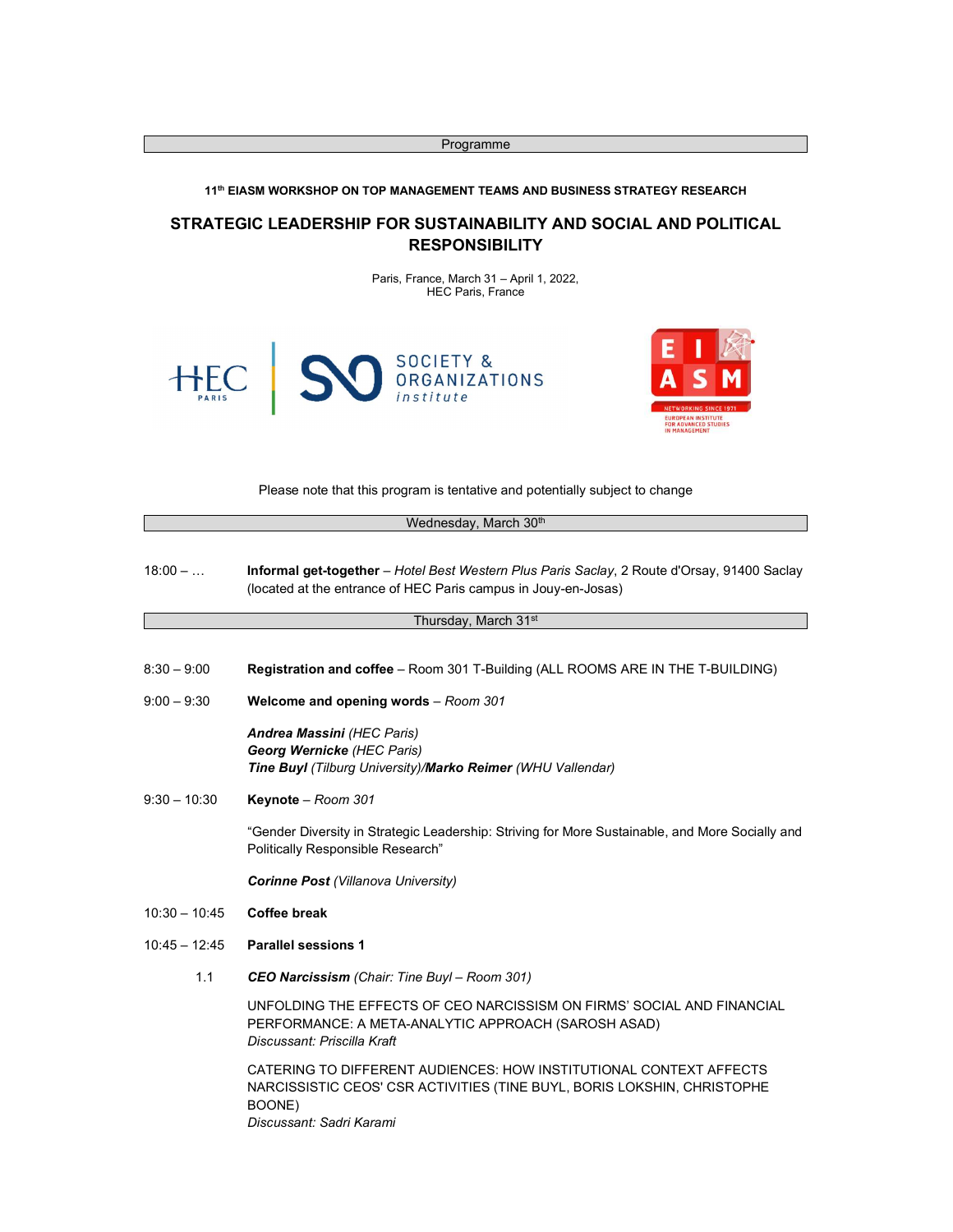IS CEO NARCISSISM BENEFICIAL OR DETRIMENTAL FOR FIRM PERFORMANCE? INSIGHTS FROM A META-ANALYSIS (PRISCILLA KRAFT) Discussant: Sarosh Asad

IT'S ALL ABOUT ME AND WHO IS WATCHING ME: CEO NARCISSISM AND CORPORATE DIVESTITURES (SADRI KARAMI, MOHAMAD HASAN) Discussant: Tine Buyl

#### 1.2 CEO-TMT Interfaces (Chair: Alexander Alexiev – Room 302)

IT TAKES TWO TO TANGO: CEO-CFO DYNAMICS AND FINANCIAL REPORTING QUALITY (LOTTE SMEETS, LIESBETH BRUYNSEELS, EDDY CARDINAELS) Discussant: Ganqi Tang

HOW MASCULINITY DRIVES M&A: A CEO-CFO PERSPECTIVE (MICHAEL MOELLER, MARKO REIMER) Discussant: Dennis Veltrop

ALL MALE AT THE TOP? WHEN TMT PERFORMANCE EVALUATION SPIRALS INTO TMT-BOARD EMOTIONAL CONFLICT (DENNIS VELTROP, IRENE MOSTERT, PAULA M.G. VAN VEEN-DIRKS, TIMOTHY D. HUBBARD) Discussant: Lotte Smeets

FROM FRAGMENTATION TO INTEGRATION: THE DYNAMICS BETWEEN TIME AND EMOTIONS IN CEO-TOP MANAGER INTERACTION (GANQI TANG) Discussant: Michael Moeller

13:00 – 14:15 Lunch – Restaurant Le Petit Gustave on campus

## 14:30 – 16:30 Parallel sessions 2

2.1. CEO Activism, Political Ideology and CEO Power (Chair: Abhinav Gupta – Room 301)

CEO ACTIVISM: A DELICATE BALANCING ACT. TOWARDS A MULTI-LEVEL THEORY OF STAKEHOLDER VALUE ALIGNMENT (JOSIANE ZHANG, BENJAMIN G VOYER) Discussant: Aurelien Feix

STRANGERS AT HOME: HOW THE IDEOLOGICAL DIVERGENCE BETWEEN CEO AND LOCAL COMMUNITY AFFECTS FIRM EFFICIENCY (FEI DAI, STEPHAN KRAMER, MARKO REIMER)

Discussant: Chris Willis

WHEN IS CEO ACTIVISM CONDUCIVE TO THE DEMOCRATIC PROCESS? (AURELIEN FEIX, GEORG WERNICKE) Discussant: Josiane Zhang

OBSOLESCENT OR ENTRENCHED? REFINING OUR UNDERSTANDING OF THE CEO TENURE-POWER SHIFT RELATIONSHIP (CHRIS WILLIS) Discussant: Fai Dai

# 2.2 CEO Personality (Chair: Sarosh Asad – Room 302)

FEELING GOOD BEING DIFFERENT? CEO REGULATORY FOCUS AND STRATEGY UNIQUENESS (MICHELLE WECK, JANA OEHMICHEN, DENNIS VELTROP, FLOOR RINK) Discussant: Sebastian Schneck

TIMING OF PROBLEMISTIC SEARCH AND STRATEGIC CHANGE: OVERCONFIDENT CEOS' RESPONSES TO PERFORMANCE BELOW ASPIRATIONS (FÉLINE VERSTAPPEN, TINE BUYL, ROB JANSEN, MARIUS MEEU) Discussant: Lisanne Juliette Veter

CEO OVERCONFIDENCE AND CORPORATE SOCIAL PERFORMANCE: THE MODERATING EFFECT OF TOP MANAGEMENT TEAM OVERCONFIDENCE (SEBASTIAN SCHNECK, SAHAR NEJADHOSSEIN SOUDANI) Discussant: Féline Verstappen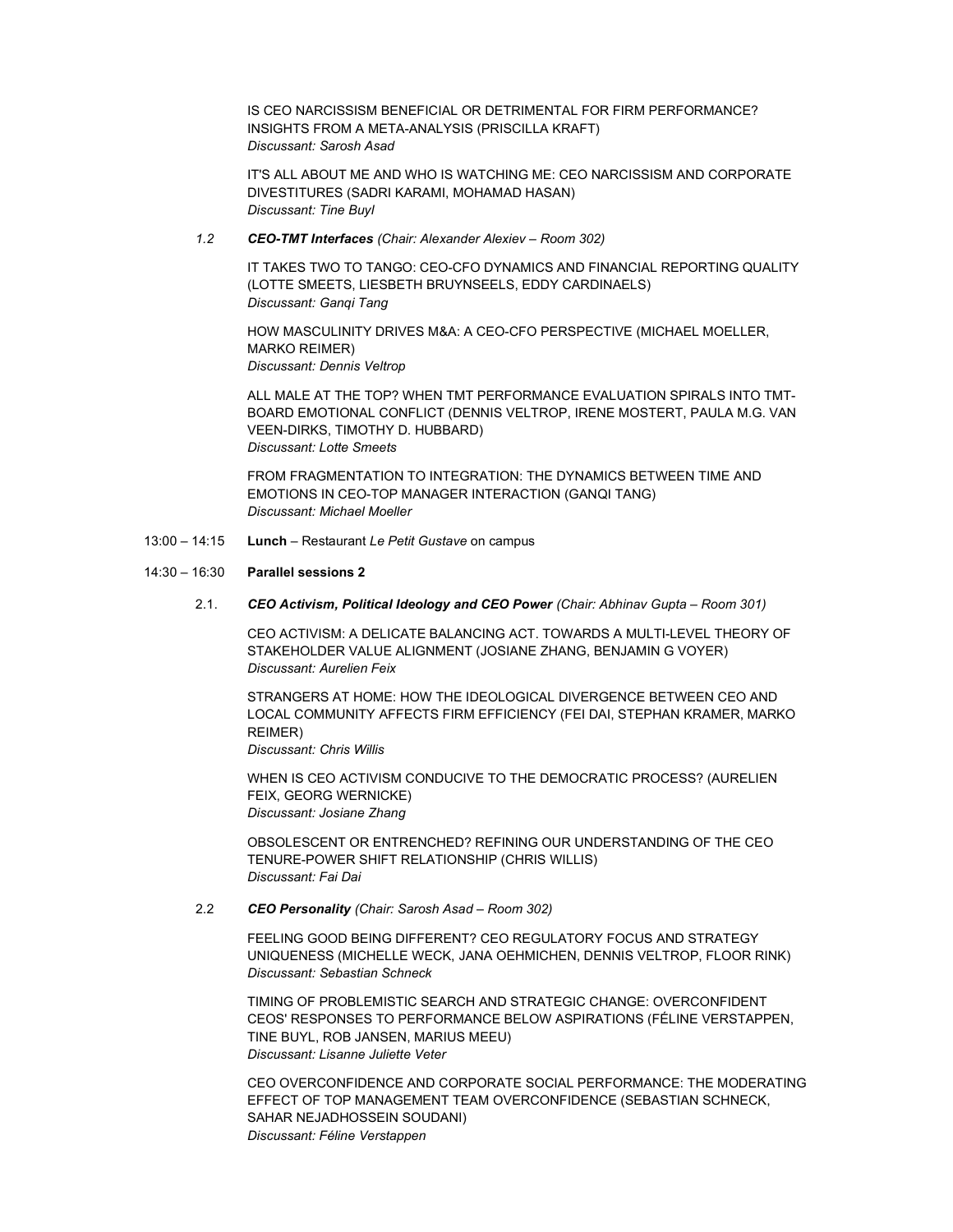CEO LIFE EVENTS AND CORPORATE PURPOSE: CHANGES LEAVING THEIR TRACE (LISANNE JULIETTE VETER, HARRY R COMMANDEUR, JATINDER S SIDHU, HENK W VOLBERDA) Discussant: Michelle Weck

#### 16:30 – 16:45 Coffee break

#### 16:45 – 18:15 Parallel sessions 3

## 3.1. The Role of Gender in Upper Echelons (Chair: Corinne Post – Room 301)

IT'S ALL ABOUT GENDER! A HISTORICAL PERSPECTIVE OF GENDER BIAS IN THE UPPER ECHELON LITERATURE (HENDRIKE WERWIGK, HERIBERT DE OLIVEIRA KUHN) Discussant: Steffen Brenner

'NOT MY CEO': THE IMPACT OF ORGANIZATIONAL CONTEXT ON THE CEO GENDER APPROVAL GAP (ISABELLE SOLAL, STEFFEN BRENNER, GEORG WERNICKE) Discussant: Hendrike Werwigk

#### 3.2. Board of Directors and Board Processes (Chair: Marko Reimer – Room 302)

THE MISSING LINK? A META-ANALYSIS OF BOARD PROCESSES AND THEIR MEDIATING ROLE IN THE BOARD CHARACTERISTICS-EFFECTIVENESS RELATIONSHIP (FABIAN AHRENS, FLOOR RINK, NIELS HERMES, DENNIS VELTROP, LAETITIA MULDER, AND CHUK YAN (EDWINA) WONG) Discussant: Mijntje Luckerath

TOO MUCH OF A GOOD THING? THE LINK BETWEEN STAKEHOLDER ORIENTATION IN THE BOARDROOM, COGNITIVE COMPLEXITY, AND OPINION ALIGNMENT (JULIA PRÖMPELER, DENNIS VELTROP FLOOR RINK JANKA STOKER) Discussant: Fabian Ahrens

TEAM ROLES AND BOARD TASKS OF NON-EXECUTIVE DIRECTORS A PSYCHOLOGICAL AND EMPIRICAL INVESTIGATION (MIJNTJE LUCKERATH, REINOUT E DE VRIES) Discussant: Julia Prömpeler

19:00 – 22:45 Reception and Dinner – HEC Le Château, 5 rue de la libération78350 Jouy-en-Josas (on campus)

A shuttle will bring you back to the Hotel Best Western at 10:30 pm.

Friday, April 1st

- 8:30 8:45 Coffee Room 301 (ALL ROOMS ARE IN THE T-BUILDING)
- 8:45 09:45 Keynote Room 301

"Purpose: Why? Why?"

Rodolphe Durand (HEC Paris)

- 09:45 10:00 Coffee break
- 10:00 12:00 Parallel sessions 4
	- 4.1 TMTs Processes and Structures (Chair: Priscilla Kraft Room 301)

PURPOSE IMPLEMENTATION BY THE TOP MANAGEMENT TEAM IN A FOR-PROFIT FIRM: A PROCESS MODEL (IVY BUCHE, RÉGIS COEURDEROY) Discussant: Bart Leten

THEORIZING THE ROLE OF TOP EXECUTIVES DURING ORGANIZATIONAL ADAPTATION (GUILLAUME CARTON, PATRICK BESSON) Discussant: Aras Can Aktan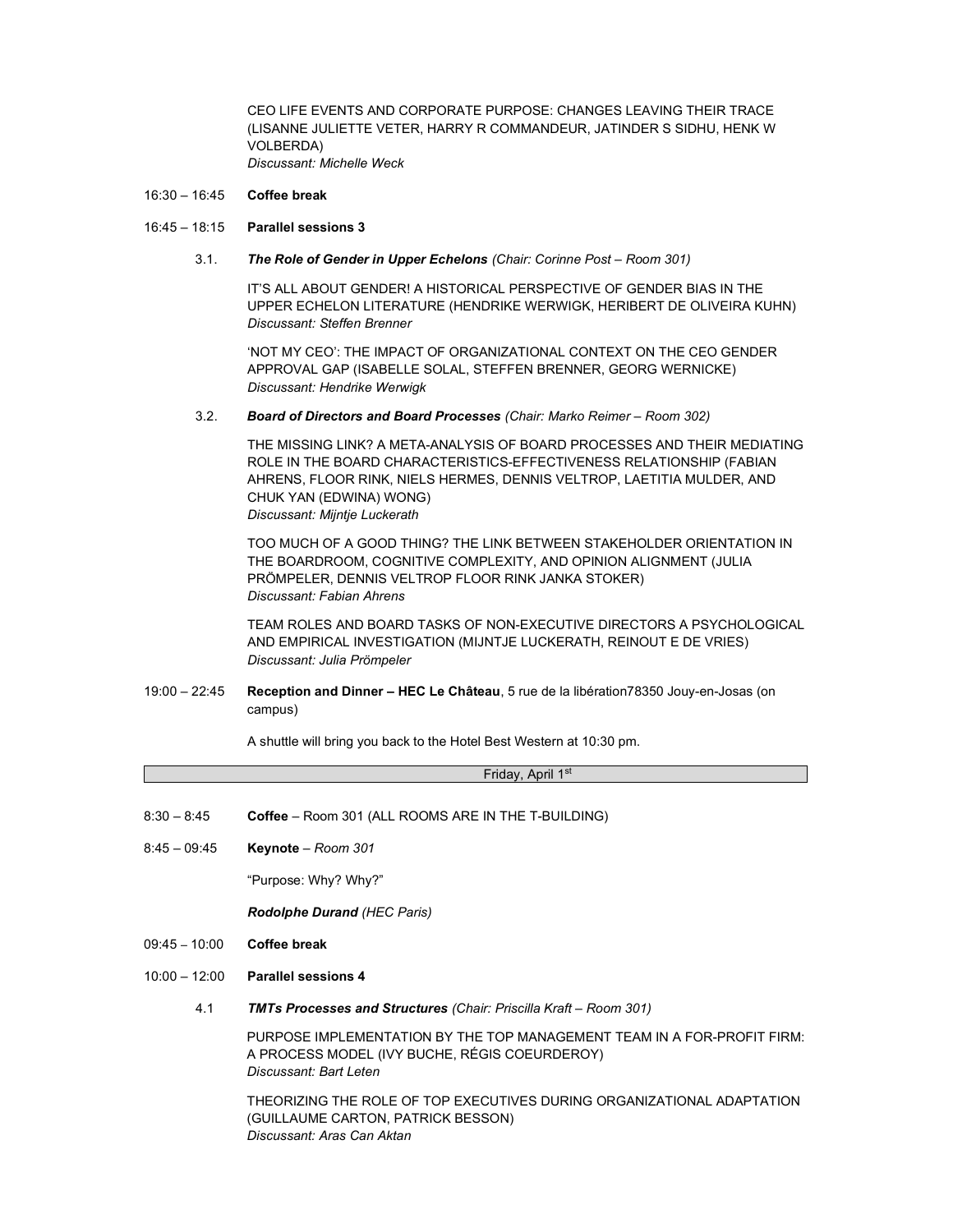TOP MANAGEMENT TEAM INTERNATIONALIZATION AND INNOVATION: THE ROLE OF INTERNATIONAL INNOVATION COLLABORATION (RENÉ BELDERBOS, MARK VANCAUTEREN BART LETEN, ELINE WIJNS, BORIS LOKSHIN) Discussant: Ivy Buche

SHAKE UP THE MANAGEMENT: A BEHAVIORAL THEORY OF STRUCTURAL INTERDEPENDENCE WITHIN TOP MANAGEMENT TEAMS (ARAS CAN AKTAN, FABRIZIO CASTELLUCCI) Discussant: Guillaume Carton

### 4.2 Perspectives on CEO Research (Chair: Alejandro Escriba – Room 302)

RETRENCHMENT AND PERFORMANCE: THE MODERATING ROLE OF FAMILY INVOLVEMENT (RAFAEL JORDA GOMEZ, ALEJANDRO ESCRIBÁ ESTEVE, VICENTE SAFÓN CANO)

Discussant: Xuejing Yang

GETTING PAID WHEN BOOKS ARE COOKED: EXPLORING CEO INITIAL PAY IN THE AFTERMATH OF FINANCIAL FRAUD (MADS EMIL WEDELL-WEDELLSBORG, DIMITRIOS GEORGAKAKIS, PEDER GREVE) Discussant: Philipp Benedikt Becker

LEVERAGING ACQUISITION EXPERIENCE: THE MODERATING ROLE OF CEO AMBIVALENT COGNITION (PHILIPP BENEDIKT BECKER, PATRICIA KLARNER) Discussant: Rafael Jorda Gomez

MANAGERIAL FLEXIBILITY IMPLICATIONS OF GLOBALIZATION STRATEGIES (XUEJING YANG, REGIS COEURDEROY, VALERIE DUPLAT) Discussant: Mads Emil Wedel-Wedellsborg

- 12:15 13:30 Lunch Restaurant Le Petit Gustave on campus
- 13:45 14:45 Keynote Room 301

"Political Organizations, Ideology and Society"

Abhinav Gupta (Foster School of Business, University of Washington)

- 14:45 15:00 Coffee break
- 15:00 16:30 Parallel sessions 5
	- 5.1 CEO Turnover and Succession (Chair: Dennis Veltrop Room 301)

UNDERSTANDING STRATEGIC REALIGNMENT PROCESSES FOLLOWING CEO SUCCESSION (ALEXANDER ALEXIEV) Discussant: Klaus Derfuss

CEO DISMISSAL, BOARD IDEOLOGY AND INSIDER/OUTSIDER CEO SELECTION AS BOARD RISK-TAKING (SHARA DARR, MIRKO BENISCHKE) Discussant: Yao Ma

WHY OUTSIDER CEOS DO (NOT) BRING STRATEGIC CHANGE: A RELATIONAL PERSPECTIVE (YAO MA, DIMITRIOS GEORGAKAKIS, CLAUDIA JONCZYK) Discussant: Alexander Alexiev

THE IMPACT OF CEO SUCCESSION ON RISK-TAKING AND PERFORMANCE: EVIDENCE FROM GERMAN SAVINGS BANKS (KLAUS DERFUSS, JANINA MATERN) Discussant: Shara Darr

 5.2 Changes at the Top (Chair: Steffen Brenner – Room 302) BRINGING IN A NEUTRAL PARTY: DEMOGRAPHIC FAULTLINES AND THE APPOINTMENT OF AN OUTSIDER BOARD CHAIR (ROB LANGAN, RYAN KRAUSE, MARKUS MENZ) Discussant: Mads Emil Wedel-Wedellsborg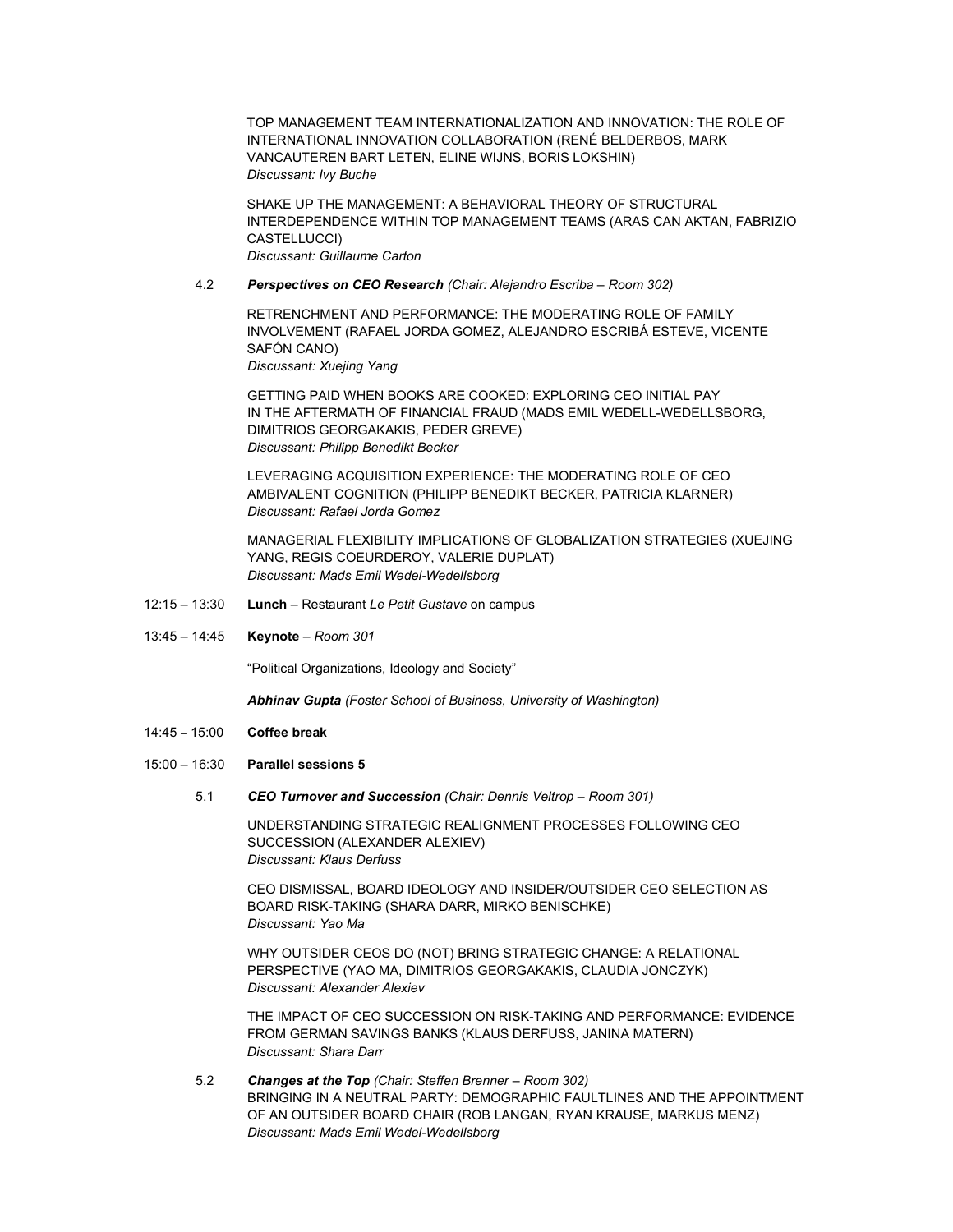REPAIRING OR REMODELING THE HOUSE? CHANGES IN TOP MANAGEMENT TEAMS AND THE PERFORMANCE OF ENTREPRENEURIAL VENTURES (BÁRBARA LARRAÑETA, ROCIO AGUILAR) Discussant: Maximilian Weis

CHANGING THE SAILS TO STEER IN THE WIND: CONCEPTUALISING TOP MANAGEMENT SUCCESSION (MADS EMIL WEDELL-WEDELLSBORG, PEDER GREVE) Discussant: Rob Langan

NEW CEOS' TEMPORAL DEPTH AND TOP MANAGEMENT TEAM CHANGE (MAXIMILIAN WEIS, PATRICIA KLARNER) Discussant: Bárbara Larrañeta

#### 5.3 Corporate Social Responsibility (Chair: Georg Wernicke – Room 305)

LOOK ALIKE AND ACT ALIKE? THE INFLUENCE OF ORGANIZATIONAL LOGICS AND IDENTIFICATION ON WITHIN-MNE CSR DIFFERENCES (MARLOES KORENDIJK, MARLOES KORENDIJK, ALAN MULLER, RIENEKE SLAGER) Discussant: Mieke Dingenen

WHEN CEOS CROSS BOUNDARIES TO DEVELOP CSR KNOWLEDGE AND PRACTICES TOGETHER: AN ETHNOGRAPHIC STUDY OF A CEO-BASED CSR COMMUNITY OF PRACTICE (SABRINA COURTOIS, VALÉRIE SWAEN) Discussant: Sebastian Junge

THE JOINT IMPACT OF CEO AND OUTSIDE DIRECTOR LONG-TERM INCENTIVE COMPENSATION ON A FIRM'S NON-FINANCIAL PERFORMANCE (MIEKE DINGENEN, ANN GAEREMYNCK, DIETER SMEULDERS) Discussant: Marloes Korendijk

#### 16:30 – 16:45 Closing words

On Friday evening, we will organize an informal dinner in Paris. For more information, please contact the local organizer Georg Wernicke (wernicke@hec.fr).